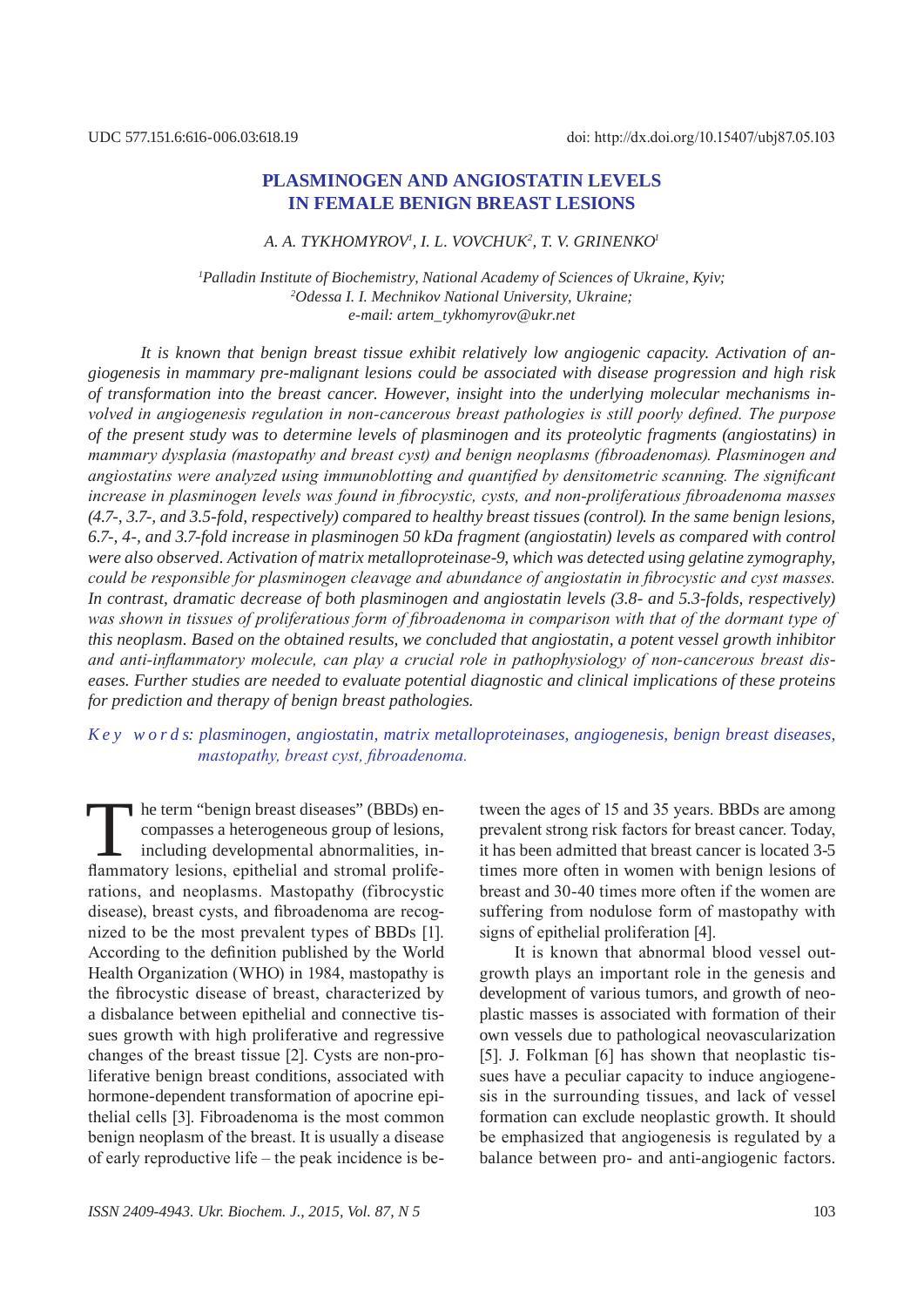Angiogenesis in invasive breast cancer is well documented [7], but relatively few studies have addressed the role of angiogenesis in pre-malignant disease or benign neoplasms where the switch of angiogenesis balance may also occurs during their development. "Angiogenic switch" is a crucial step for the progression of tumor from the benign to malignant state [8]. Though the benign states and breast cancers share many similar pathological processes, their angiogenic abilities are rather different. The angiogenic capacities are rare in fibrous or adipose tissue and in tissues from fibroadenomas, fibrocystic disease, and normal lobules, but it is pronounced in carcinomas and intraductal papillomas [9]. The molecular mechanisms responsible for maintenance of low angiogenic potential in benign lesions are still uncovered.

Limited proteolysis of extracellular proteins by matrix metalloproteinases (MMPs) and some serine proteases is an important step in the regulation of angiogenesis. Among the proteolytic degradation products derived from extracellular matrix proteins and hemostasis factors, a number of fragments have potent angiogenesis inhibiting properties [10]. One of them, angiostatin (AS), is an internal proteolytically derived fragment of plasminogen (Plg), spanning various numbers of its kringle domains. AS is considered to be one of the most powerful endogenous inhibitors of neovascularization. AS suppresses angiogenesis by inhibiting endothelial cell proliferation, migration and can even promote endothelial apoptosis [11-13]. As a rule, AS circulates in abundance in plasma of patients with different cancers and inflammatory states, however, the changes in blood concentrations of this molecule are not always consistent with the alterations of their tissue levels [14, 15]. To our knowledge, no reports have examined content of Plg/AS in the breast benign neoplasms. In order to fill this gap, here we aimed to determine amounts of these proteins in benign noncancerous lesions of mammary gland. To check the hypothesis that local levels of AS and its precursor molecule could be related to abnormally increased rate of breast cell proliferation, we paid special attention on Plg/AS content in fibroadenomas with different proliferating potential. Evaluation of activities of the collagenolytic enzymes, which could be potentially responsible for Plg degradation and AS release in tissues of breast benign formations, was also among the tasks of this study.

### **Materials and Methods**

*Patients and tissue specimens.* Breast tissue specimens were obtained from women with various BBDs (fibroadenoma, fibrocystic breast disease, breast cyst,  $n = 9$  for each type of disease) by surgical resection performed in certified Laboratory of Pathomorphology of Odessa Regional Oncology Center. The diagnoses were established histologically by experienced breast pathologists. Fibroadenoma nodules were additionally screened for ductal epithelial proliferative changes and sub-classified as nonproliferatious and proliferatious forms (*n* = 5 and 4, respectively), based on the criteria as described by Rosen et al. [16]. The size of surgical specimens was at least 0.5 cm3 . The study protocol was prepared in accordance with international and local human research ethical standards. Informed consent was obtained from all patients before the beginning of the study. The samples of the surrounding healthy tissues were used as controls  $(n = 6)$ . Tissue specimens were kept at  $-80$  °C until they were transported on ice and frozen at  $-20$  °C when received.

*Reagents.* Secondary anti-rabbit horseradish peroxidise (HRP)-conjugated IgG, bovine serum albumin (BSA), protease inhibitors, ethylenediaminetetraacetic acid (EDTA), Triton X-100, Tween-80, ammonium persulfate, tetrahydrochloride hydrate, tetramethylethylenediamine (TEMED), 3,3′-diaminobenzidine (DAB), non-fat dry milk, gelatine, Coomassie Briliant Blue R-250 were purchased from Sigma (USA); tris(hydroxymethyl)aminomethane, glycine, acrilamide, bis-acrilamide, sodium phosphates, sodium chloride were obtained from Helicon (Russian Federation); sodium dodecyl sulphate (SDS) were purchased from AppliChem (Germany); molecular weight markers (PageRuler Prestained Protein Ladder) were obtained from Fermentas (Germany). All other chemicals were of analytical reagent grade.

*Protein sample preparation.* Protein samples of normal and pathological breast tissues for further AS detection were prepared by grinding and homogenization of tissue specimens (weighted 100-150 mg) in ice-cold 50 mM Tris-HCl buffer (pH 7.4), additionally containing 150 mM NaCl, 1% SDS, 2.5 mM EDTA, 6.5 μM aprotinin, 1.5 μM pepstatin A, 23 μM leupeptin, 1 mM phenylmethylsulfonyl fluoride, 5 μg/ml soybean trypsin inhibitor. Tissue:buffer ratio was taken equal 1:5 (m/v). For MMP analysis, tissue specimens were processed the same homog-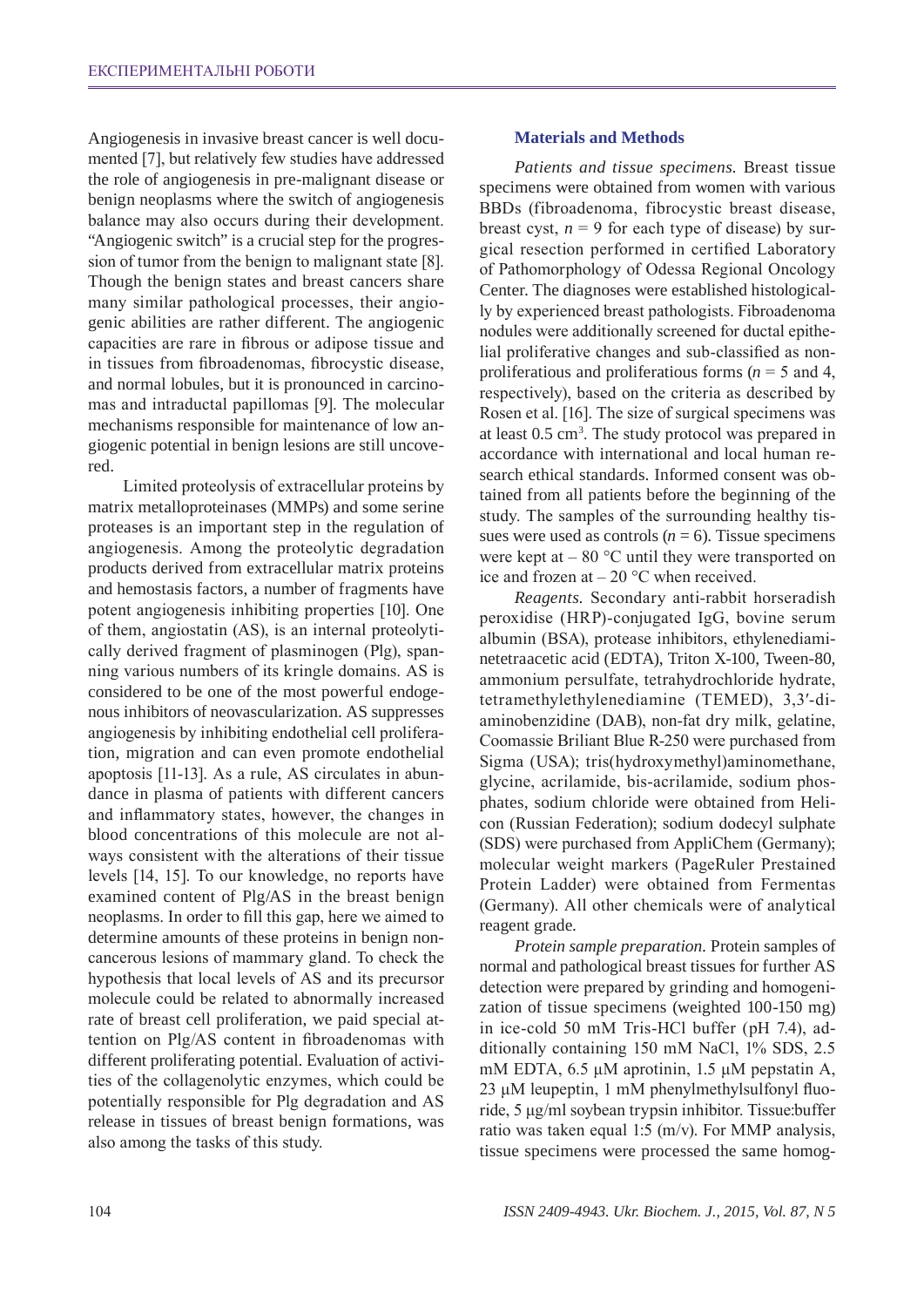*Gelatin zymography.* It is generally accepted

enization procedures using of 50 mМ Tris-HCl (рН 7.4), which contained 150 mМ NaCl and was supplemented with serine proteinase inhibitors mentioned above (tissue:buffer = 1:3, m/v). After homogenisation steps, samples were sonicated for approximately 30 sec with using of ultrasonic disintegrator Sartorius (Labsonic® M, Göttingen, Germany) and centrifuged at 16000 g for 45 min at 4 °C. All supernatants were carefully removed and transferred into the clean Eppendorf tubes. The total protein concentration in each supernatant was determined spectrophotometrically by Stoscheck method measuring absorbance at 260, 280, and 320 nm as described elsewhere [17]. The samples were diluted 1:1 with non-reducing Laemmli Sample Buffer, frozen and stored at -20 °C before analysis.

*Immunoblotting.* Protein samples (50 μg/track) were run in 5-18% denaturing polyacrilamide gels (PAAG) and transferred onto nitrocellulose membrane (GE Healthcare, Amersham Bioscience) with 0.45 μm pore diameter by means of electroblot. After transferring, membranes were blocked in 5% m/v non-fat dry milk for 90 min at 37 °C and probed with primary antibody, which were obtained as described previously [15, 18]. Briefly, isolated and purified product of Plg limited digesting by porcine elastase, which comprises the first three kringle domains (K1-3), was used as an antigen for rabbit immunization. Polyclonal antibodies, purified on immunoaffine sorbent K1-3-sepharose, appeared to recognize AS-like proteolytic fragments of Plg as well as the parent molecule. Anti-AS/Plg antibody was diluted in phosphate buffer saline (PBS) and used in final concentration 5 μg/ml. After overnight incubation at 4 °C, membranes were washed five times with PBS, containing 0.05% Triton X-100 (PBST), and then incubated for 60 min with the HRP-conjugated secondary antibody diluted in PBST 1/3000. Then, unbound antibodies were removed by 7-times washes in PBST for 5 min each. Specific immunostaining was developed by incubation of membranes with 0.05% DAB in 50 mM Tris-HCl buffer (pH 7.4), containing  $0.01\%$  H<sub>2</sub>O<sub>2</sub>. Relative intensities of bands, correspondent to Plg and AS, were measured using densitometry software TotalLab TL120 (Nonlinear Inc, USA). Each trace was corrected for background by subtracting a tracing of nonreactive area on the blot. Antigens of various molecular weights were identified by extrapolation of plots of relative mobilities of prestained trans-blot proteins with known molecular weight (PageRuler Prestained Protein Ladder).

that zymographic tests of MMP activity have some advantages over immunologic assays due to lower costs, more rapid time of execution and the possibility of detection simultaneously multiple forms of MMPs [19]. For detection of MMP activities in the samples obtained from breast tissues, gelatine zymography was performed using SDS-PAAG electrophoresis with 7.5% separating and 4% stacking gels in the absence of reducing agents. The separating gel was copolymerized with heat-denatured gelatine (5 mg/ml) as enzyme substrate. Tissue extracts in the volumes, containing 50 μg total protein, were loaded onto gelatine-PAAG slabs. After running, gels were washed twice with 2.5% Triton X-100 in aqueous solution and then rinsed five times with ice-cold bidistilled water and incubated in 50 mM Tris-HCl developing buffer (pH 7,6), containing 20 mM NaCl, 5 mM CaCl<sub>2</sub>, 1 mM ZnCl<sub>2</sub>, 0.05% Triton X-100, and 0.02% Tween-80, at 37 °C for 16 h. Zymograms were stained with Coomassie Briliant Blue R-250 and destained with 30% methanol and 10% acetic acid in distilled water. The final gel had a uniform blue background except in those regions to which MMPs had migrated and cleaved the substrate, so bands of gelatine degradation could be seen as transparent areas against a blue background. Molecular weights were determined using standard pre-stained molecular weight markers.

*Statistical analysis.* The statistics were performed using non-parametric Mann-Whitney *U*-test. Plg and AS contents, evaluated by immunoblots, are expressed in arbitrary units (a.u.) and presented in histograms as medians. Statistical significance was defined as *P* less than 0.05.

### **Results and Discussion**

Polyclonal antibodies used for immunoblot analysis reacted with bands, the approximate molecular weights of which were 90 and 50 kDa (Fig. 1).  $M_r$  values of these bands correspond to native plasminogen  $(M_r 92-93 kDa)$  and AS-like fragment (M  $45-50$  kDa), consisting of first four kringle domains (K1-4 or K1-4.5). Only trace amounts of immunoreactivity were observed in protein samples obtained from histologically normal breast tissues, used as control in the present study. In contrast, abundance of two major immunoreactive polypeptide bands is found in the samples prepared from benign tissue lesions. Western blot of samples produced from fibroadenoma nodules shown that inten-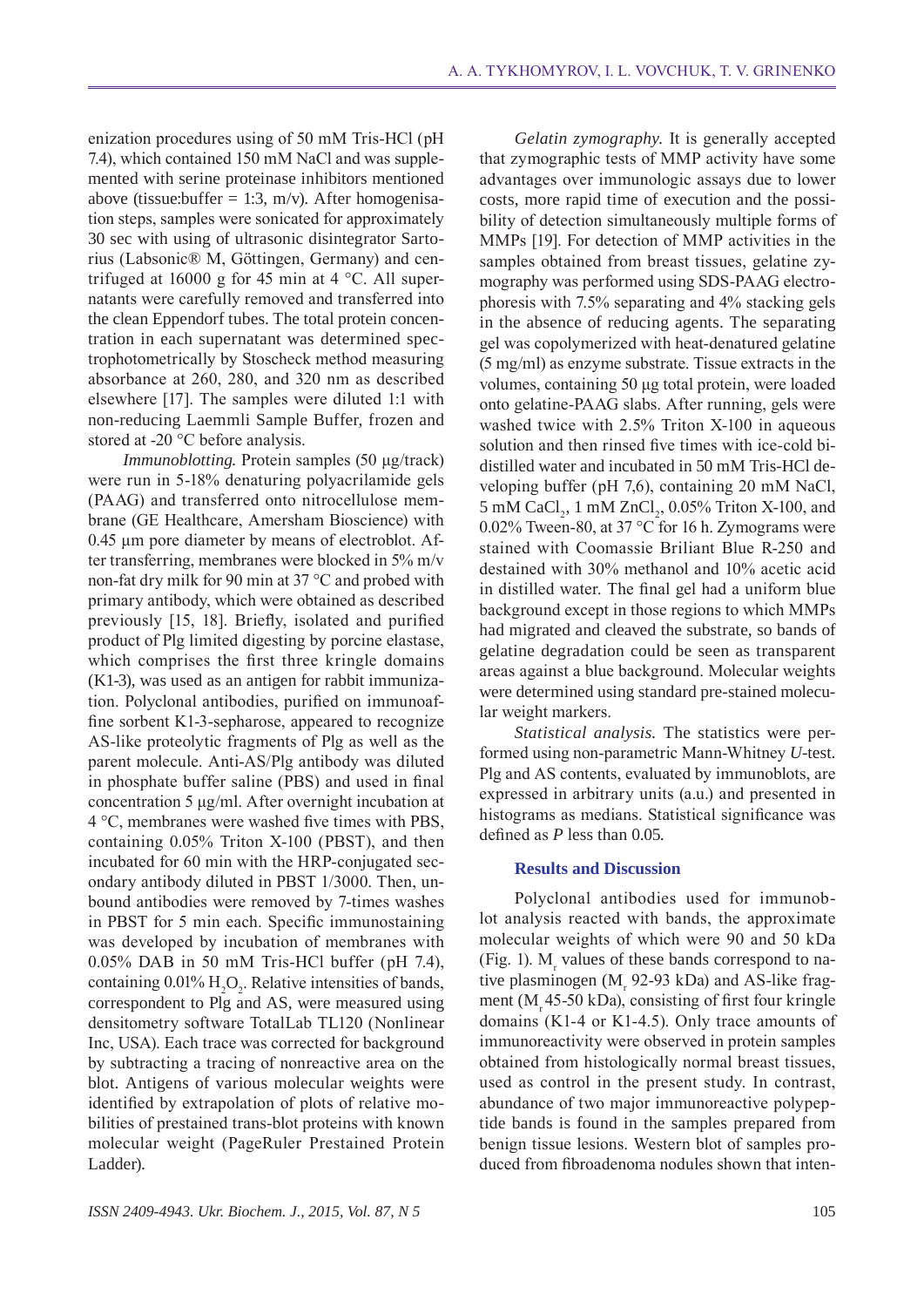sities of Plg/AS band immunostaining depend on the proliferation potential of neoplasm. In fibroadenomas with increased proliferative rate, weak specific immunoreactivity is observed, while non-proliferatious neoplasms represent more intense Plg/AS immunostaining. This observation can be of peculiar importance because levels of these proteins could reflect development of regressive changes in breast tissues or transformation of cells, composing a tumor.

In order to quantify results of immunoblotting, densitometric analysis was performed and intensities of immunoreactivity of Plg and AS bands as medians of arbitrary units are presented in Fig. 2. It was shown that levels of AS isoform were correlated with Plg content in both normal and pathological tissues. However, in mastopathy, Plg and AS levels were found to be 4.7- and 6.7-fold higher than those for unchanged tissues respectively  $(P < 0.05)$ . Significant increase in both Plg and AS contents was also

found in cysts as compared with healthy tissues (3.7and 4-folds respectively,  $P < 0.05$ ). In fibroadenoma (benign neoplasm condition), Plg and AS abundance was 3.5- and 3.7-fold higher in the case of non-proliferative form as compared with control  $(P < 0.05)$ . In order to relate our data with disease features, we measured Plg/AS levels in samples prepared from fibroadenoma nodules with signs of hyperproliferation. It is of interest that averaged levels of Plg and its 50 kDa proteolytic fragment in fibroadenoma with evident proliferative changes appeared to be respectively 3.8- and 5.3-fold lower than that of nonproliferatious form of this neoplasm.

Gelatine zymography of the samples of healthy mammary tissues and breast benign masses was performed to assess activity of MMPs (gelatinases). It is important to note that serine protease inhibitors were added into the homogenization buffer in order to exclude participation of these enzymes in



**Breast cyst Fibroadenoma** 

*non-proliferatious form proliferatious form*



*Fig. 1. Immunoblots of protein samples prepared from mammary tissues of female patients with various breast benign diseases and healthy control tissues*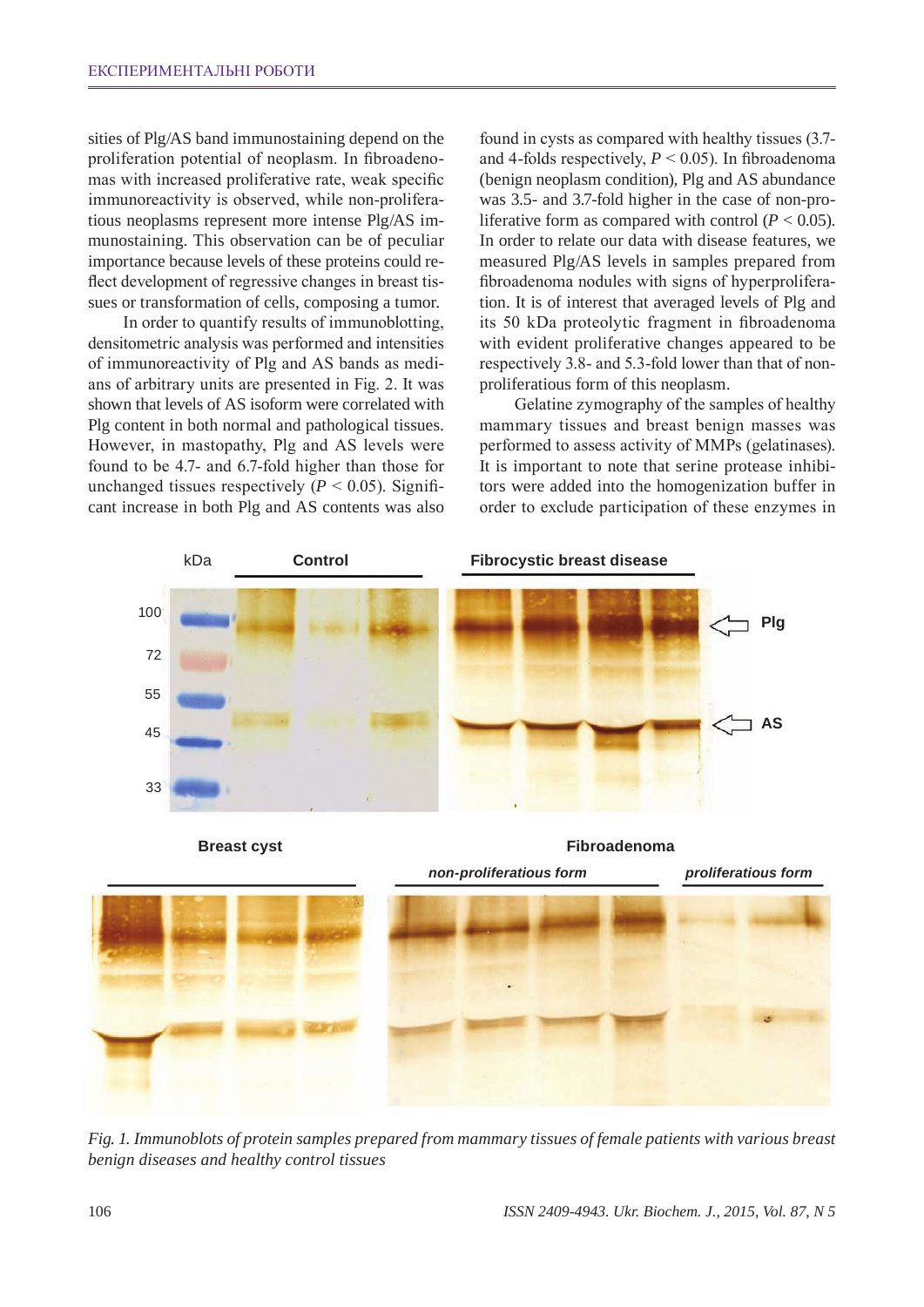

*Fig. 2. Results of densitometry analysis of plasminogen (A) and angiostatin (B) detected by immunoblotting (data are expressed as medians):*  $1$  – *control (n = 6),*  $2$  – *fibrocystic disease (n = 9),*  $3$  – *breast cyst (n = 9), 4 – fibroadenoma (non-proliferatious form, n = 5), 5 – fibroadenoma (proliferatious form, n = 4). \* P < 0.05 as compared to control (Mann-Whitney U-test); # P < 0.05 as compared to non-proliferatious form of fibroadenoma (Mann-Whitney U-test)*

gelatine digesting, thus eliminating possible appearance of false-positive results. As shown in Fig. 3, *A*, there was no collagenolytic activity in homogenates isolated from normal breast tissues. In contrast, in most samples prepared from breast benign lesions, the single abundant proteolytic activity was detected as band with approximate  $M_r$  90 kDa, which is corresponds to MMP-9. Though it has been previously established that MMP-2 and -9 are major gelatinolytic protease expressing in breast tumors and circulating in blood of cancer patients [19, 20], we were failed to reveal active MMP-2  $(M<sub>r</sub> 72 kDa)$  isoform in benign mammary masses.

The application of immunochemical methods (ELISA, Western blot) for AS determination in patient's blood plasma or serum is a commonly used procedure. However, at present, little is known about the localization of AS in human tissues. Also, there is lack of information concerning local levels and physiological significance of AS in BBDs. Here, we for the first time have assessed contents of AS and its parent molecule (Plg) in breast tissues of women with fibrocystic disease, cysts, and fibroadenomas.

It is known that regulation of angiogenesis is governed by a fine equilibrium between pro-angiogenic factors (vascular endothelial growth factor – VEGF, fibroblast growth factor – FGF, platelet-derived growth factor – PDGF, transforming growth factor – TGF) and anti-angiogenic factors such as thrombospondin, pigment epithelium-derived factor – PEDF, endostatin, tumstatin. In adults, blood vessel formation is tightly controlled by "angiogenic balance", while angiogenesis is well-addressed to be



*Fig. 3. Gelatin zymography of protein samples obtained from normal mammary gland tissues (A, 1-4 numbers of samples) and benign breast masses (B: 1 and 2 – fibrocystic disease, 3 and 4 – breast cysts)*

essential for solid tumors, including breast cancers, to grow [21]. At present, a whole range of angiogenesis inhibiting fragments of matrix proteins and coagulation related proteins have been recognized, such as angiostatin, endostatin, tumstatin, alphastatin, thrombospondin fragments and many others [10]. Plg, catalytically non-active proenzyme, contributes to angiogenesis, but plays a role of double-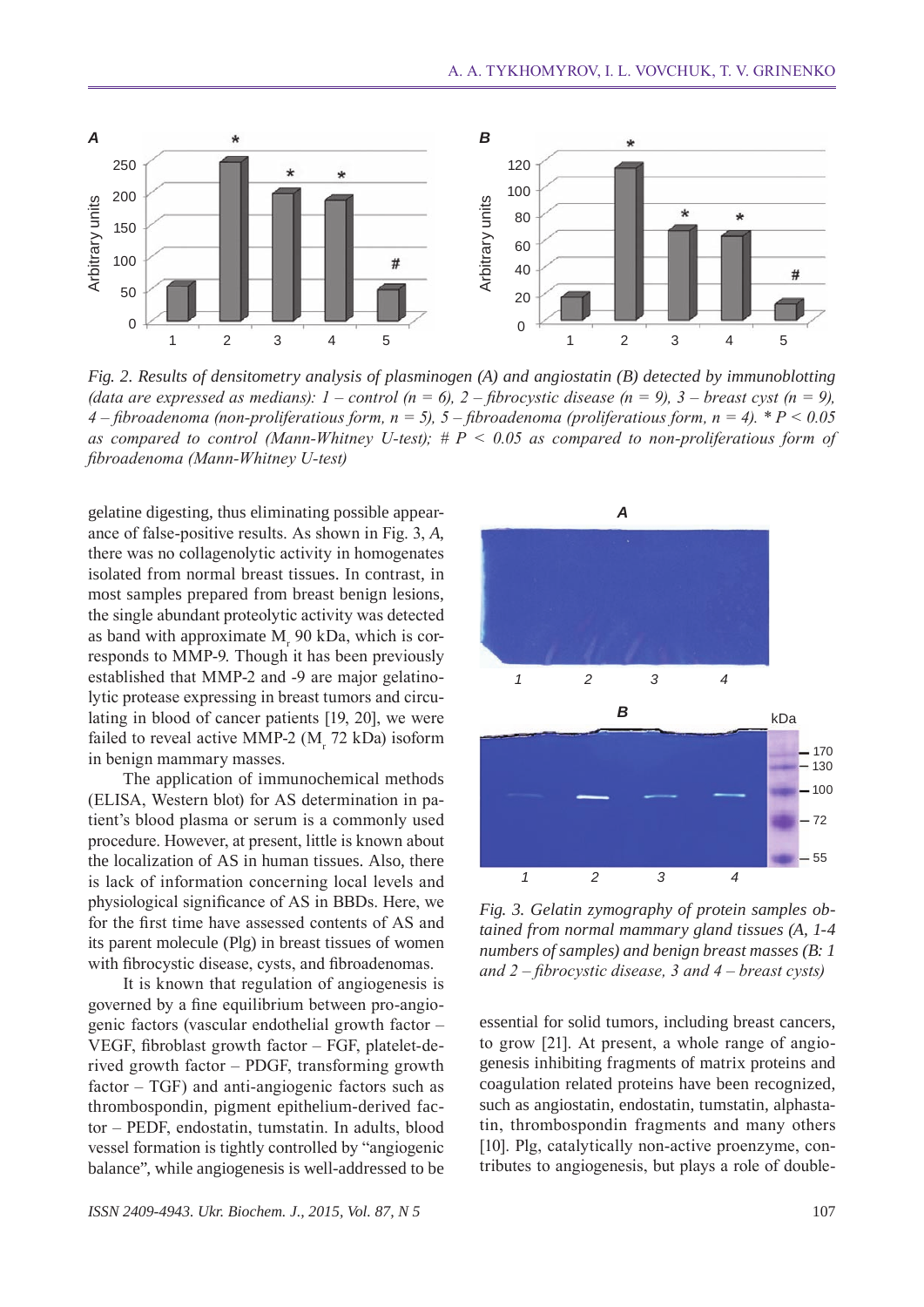faced Janus. On the one hand, Plg can be converted into active proteinase plasmin, and when bound to specific cell-surface and extracellular matrix receptors, plasmin participates in degradation of extracellular matrices during cell migration, tissue remodelling, tumor cell invasion, and inflammation. On the other hand, Plg is also a precursor for a group of anti-angiogenic molecules, AS [22]. They represents a family of proteolytic fragments of Plg, consisting of different number of kringle domains as well as single kringle domains (K1-3, K1-4, K1-4.5, K1-5, K2-3, K5 are definitely described) [23]. It has been reported that AS isoforms are generated from Plg by limited proteolysis-related enzymes, such as plasmin, cathepsins, prostate-specific antigen, pancreatic and neutrophil elastase [24]. Among the proteases that are involved both in tumor angiogenesis and AS generation, the members of MMP family (MMP-1, -2, 3-, -7, -9, 12, 14, and -19) has been extensively studied [25]. AS blocks proliferation, migration, differentiation and tube formation of endothelial cells, therefore suppressing microvessel formation, tumor progression, and metastasis [26]. It is known that human AS inhibits the growth of transplanted human and murine primary tumors in mice and causes human primary carcinomas to regress to a dormant state by a net balance of tumor cell proliferation and apoptosis. For example, the full kringles of Plg (K1-5) caused total regression of human MDA-MB-231 breast tumor xenografted in mice, which was correlated with a drastic decrease of functional neovascularization into the tumors and inhibition of metastatic dissemination [27]. Pronounced antiinflammatory effects of AS are documented and extensively studied as well [28, 29].

Results of Western blots demonstrate simultaneous elevation of Plg and its proteolytic fragment levels in breast benign lesions (Fig. 1). The interpretation of this result may be that cells of benign tissue lumps can expose a number of molecules, which participate in Plg/AS binding with cellular surface. A variety of proteins, including actin, annexin II, S100A10, cytokeratin 8, tetranectin and α-enolase have been identified as potential Plg receptors on the surface of certain types of human breast cancer cells [30]. AS appeared to effectively interact with some Plg receptors. For example, Dudani et al. [31] have shown that surface-associated β-actin can bind both Plg and AS K1-4 ( $K_d \sim 140$  nmol/L). It is thought that AS, competing for binding sites with proenzyme, can inhibit Plg conversion into active proteinase and

thus modulate plasmin-dependent processes such as cell migration/movement, extracellular matrix remodelling.

In biological fluids or tissues of patients with different pathologies, a heterogeneous mixture of Plg fragments is often observed, with patterns that also varied between patients [32]. In our study, ASlike fragment 50 kDa appears to be the principal Plg fragment, which is solely produced in breast tissues. Therefore, it is most likely that certain type of proteinases contributes to Plg processing in mammary gland. A number of papers highlights that Plg fragmentation in breast tumors is usually associated with MMPs, and MMP-2 and -9 are the most important ones [19, 20]. Although neither normal nor pathological breast tissues expressed any MMP-2 enzymatic activity, presence of activated MMP-9 is obviously demonstrated in the samples of fibrocystic and cyst masses (Fig. 3). Our data suggesting the absence of MMP-2 activity in mastopathy or cyst masses are in agreement with the previous reports [33], indicating MMP-2 to be constituent proteinase of rather malignant tumors responsible for cancer cell invasion and metastasis. In our study, we were not focused on measuring gelatinase activities in fibroadenoma, nevertheless, a number of earlier researches indicates that active MMP-2 and MMP-9 infrequently occur in low levels in benign tumor tissue extracts [19, 34]. However, active MMP-2 occurs more frequently and at higher levels in malignant carcinoma tissue as compared with benign fibroadenoma tissue. Dramatically elevated levels of the both gelatinases are found in blood of breast cancer patients compared to benign mammary pathologies and healthy controls [35]. MMPs can be released by different cells, like neutrophils, macrophages or other inflammatory cells that need to digest ECM to access organ parenchymas. Since macrophages are the major population of infiltrating cells in tumor stroma, so it is possible that they may have a role in regulating of angiogenesis through MMP secretion and Plg conversion into AS [36, 37].

Hyperplasia is recognized to be a benign breast condition where some breast cells begin to divide more quickly than normal, however staying differentiated and saving non-cancerous phenotype. Pathophysiological impact and clinical significance of elevated activity of MMP-9 and Plg/AS expression in breast benign lesions are uncertain. Earlier, Chung et al. [37] have shown that up-regulation of MMP-2 and -9 and increased AS generation correlate with vascu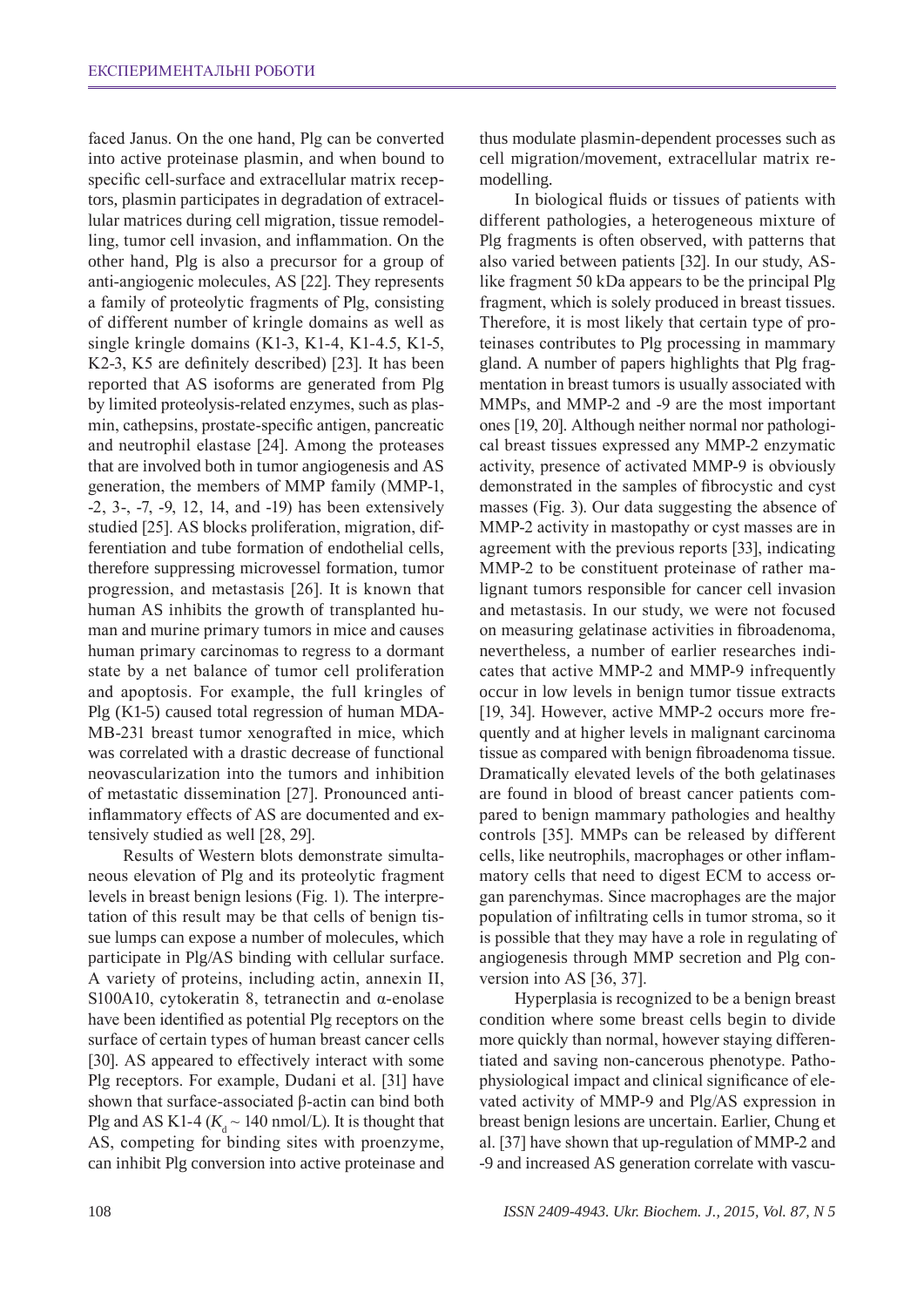lar stiffening, impaired angiogenesis, and endothelial dysfunction in kidneys. In the same way, activation of MMP-9 and elevation of Plg-derived protein levels in fibrocystic lesions and breast cyst tissues can be at least partially responsible for angiogenesis impairments and vascular abnormalities typical for breast benign lesions. It remains still unknown if excessive amounts of AS contribute to the development of connective tissue sclerosis, disturbances of local circulation, and progressive atrophy, which occur in fibrous cysts [38]. Here, it is assumed that AS can play a potential role in regulating proliferation of epithelial or mesenchimal elements in fibroadenoma. Decreased levels of Plg/AS discovered in breast tissues of patients with proliferatious form of fibroadenoma may be related to proliferative capacities of the cells. However, it remains to be elucidated if changed AS levels could be considered either as consequences or as causative factors, which are necessary for benign tumor cells to acquire and sustain high proliferative potential. Further work is needed to examine the precise mechanisms and molecular orchestration involved in AS formation in mammary gland tissues and to establish whether AS has a key independent role in the development of proliferative and regressive changes within breast tissues under benign conditions.

**Acknowledgments.** The support of Odessa Regional Oncology Center is gratefully acknowledged.

## **Вміст плазміногену та ангіостатинів у тканинах доброякісних утворень молочної залози жінок**

*А. О. Тихомиров<sup>1</sup> , І. Л. Вовчук<sup>2</sup> , Т. В. Гриненко<sup>1</sup>*

1 Інститут біохімії ім. О. В. Палладіна НАН України, Київ; 2 Одеський національний університет ім. І. І. Мечникова, Україна; e-mail: artem\_tykhomyrov@ukr.net

Відомо, що доброякісні утворення молочної залози характеризуються відносно низьким рівнем ангіогенезу. Активація ангіогенезу за гіперпроліферативних захворювань молочної залози може бути пов'язана з подальшим розвитком патології та підвищеним ризиком злоякісної трансформації. Однак молекулярні механізми, що лежать в основі регуляції ангіогенезу в доброякісних новоутвореннях молочної залози, залишаються недостатньо вивченими. Метою роботи було визначити вміст плазміногену та його протеолітичних фрагментів (ангіостатинів) у тканинах молочної залози за мастопатії та кістозної хвороби, а також у доброякісних новоутвореннях (фіброаденомах). Детекцію плазміногену та ангіостатинів проводили за допомогою імуноблотингу з подальшим кількісним денситометричним аналізом. Показано, що рівень плазміногену в тканинах молочної залози за мастопатії, кісти та непроліферуючої форми фіброаденоми у 4,7, 3,7 і 3,5 раза відповідно перевищує цей показник у нормальних тканинах (контроль). Вміст протеолітичного фрагмента плазміногену з молекулярною масою 50 кДа (ангіостатину) в цих доброякісних утвореннях виявився відповідно у 6,7, 4,0 і 3,7 раза вищим за контрольний рівень. Зростання концентрації ангіостатину може відбуватися внаслідок розщеплення плазміногену тканинною матричною металопротеїназою-9, активну форму якої виявлено методом желатинової зимографії за фіброзно-кістозної хвороби та кісти. Натомість, у тканинах проліферативної форми фіброаденоми рівень плазміногену та ангіостатину виявився відповідно у 3,8 і 5,3 раза нижчим порівняно з непрогресуючою неоплазією. Наведені результати дозволяють припустити, що ангіостатини як потужні інгібітори ангіогенезу та протизапальні агенти можуть відігравати важливу роль у патогенезі дисплазій молочної залози. Подальші дослідження необхідні для оцінки діагностичного та клінічного значення цих протеїнів для прогнозування та терапії доброякісних захворювань молочної залози.

Ключові слова: плазміноген, ангіостатин, матричні металопротеїнази, ангіогенез, доброякісні захворювання молочної залози, мастопатія, кіста молочної залози, фіброаденома.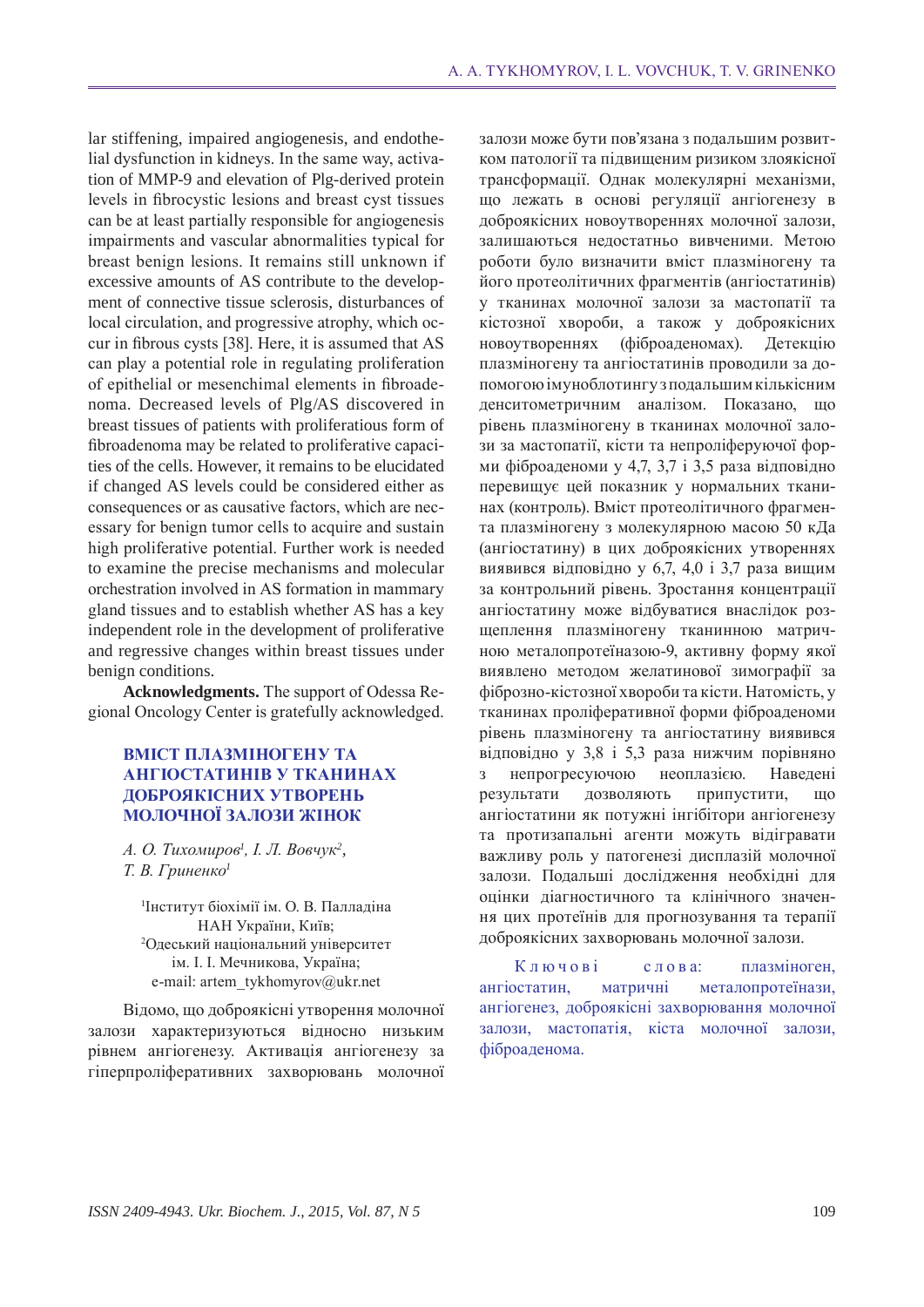# **Содержание плазминогена и ангиостатинов в тканях доброкачественных образований молочной железы женщин**

*А. А. Тихомиров<sup>1</sup> , И. Л. Вовчук<sup>2</sup> , Т. В. Гриненко<sup>1</sup>*

1 Институт биохимии им. А. В. Палладина НАН Украины, Киев; 2 Одесский национальный университет им. И. И. Мечникова, Украина; e-mail: artem\_tykhomyrov@ukr.net

Известно, что доброкачественные образования молочной железы характеризуются относительно низким уровнем ангиогенеза. Активация ангиогенеза при гиперпролиферативных заболеваниях молочной железы может быть связана с дальнейшим развитием патологии и повышенным риском злокачественной трансформации. Однако молекулярные механизмы, лежащие в основе регуляции ангиогенеза в доброкачественных новообразованиях молочной железы, остаются недостаточно изученными. Целью данной работы было определить содержание плазминогена и его протеолитических фрагментов (ангиостатинов) в тканях молочной железы при мастопатиях и кистозной болезни, а также в доброкачественных новообразованиях (фиброаденомах). Детекцию плазминогена и ангиостатинов проводили с помощью иммуноблоттинга с дальнейшим количественным денситометрическим анализом. Показано, что уровень плазминогена в тканях молочной железы при мастопатии, кисте и непролиферирующей форме фиброаденомы в 4,7, 3,7 и 3,5 раза соответственно превышал этот показатель в нормальных тканях (контроль). Содержание протеолитического фрагмента плазминогена с молекулярной массой 50 кДа (ангиостатина) в этих доброкачественных образованиях оказалось соответственно в 6,7, 4 и 3,7 раза выше по сравнению с контрольным уровнем. Возрастание концентрации ангиостатина может происходить вследствие расщепления плазминогена тканевой матричной металлопротеиназой-9, активную форму которой выявлено методом желатиновой зимографии при фиброзно-кистозной болезни и кисте. В то же время в тканях пролиферативной формы фиброаденомы уровень плазминогена и ангиостатина оказался соответ-

ственно в 3,8 и 5,3 раза ниже по сравнению с непрогрессирующей неоплазией. Представленные результаты позволяют предположить, что ангиостатины, будучи мощными ингибиторами ангиогенеза и противовоспалительными агентами, могут играть важную роль в патогенезе дисплазий молочной железы. Дальнейшие исследования необходимы для оценки диагностического и клинического значения этих протеинов при прогнозировании и терапии доброкачественных заболеваний молочной железы.

К л ю ч е в ы е с л о в а: плазминоген, ангиостатин, матричные металлопротеиназы, ангиогенез, доброкачественные заболевания молочной железы, мастопатия, киста молочной железы, фиброаденома.

### **References**

- 1. Mannello F., Tonti G.A. Benign breast diseases: classification, diagnosis, and management. *Oncologist.* 2006;11(10):1132-1134.
- 2. Norwoord S. L. Fibrocystic breast disease. An update and review. *J. Obstet. Gynecol. Neonatal.*  Nurs. 1990;19(2):116-121.
- 3. Houssami N., Irwig L., Ung O. Review of complex breast cysts: implications for cancer detection and clinical practice. *ANZ J. Surg.* 2005;75(12):1080-1085.
- 4. El-Wakeel H., Umpleby H.C. Systematic review of fibroadenoma as a risk factor for breast cancer. *Breast.* 2003;12(5):302-307.
- 5. Kerbel R. S. Tumor angiogenesis. *N. Engl. J. Med.* 2008;358(19):2039-49.
- 6. Folkman J. Tumor angiogenesis: therapeutic implications. *N. Engl. J. Med.* 1971;285(21):1182-1186.
- 7. Bos R., van Diest P. J., de Jong J. S., van der Groep P., van der Valk P., van der Wall E. Hypoxia-inducible factor-1alpha is associated with angiogenesis, and expression of bFGF, PDGF-BB, and EGFR in invasive breast cancer. *Histopathology.* 2005;46(1):31-36.
- 8. Bluff J. E., Menakuru S. R., Cross S. S., Higham S. E., Balasubramanian S. P., Brown N. J., Reed M. W., Staton C. A. Angiogenesis is associated with the onset of hyperplasia in human ductal breast disease. *Br. J. Cancer.* 2009;101(4):666-672.
- 9. Azzopardi J. G. Benign and malignant proliferative epithelial lesions of the breast; a review. *Eur. J. Cancer Clin. Oncol.* 1983;19(12):1717-1720.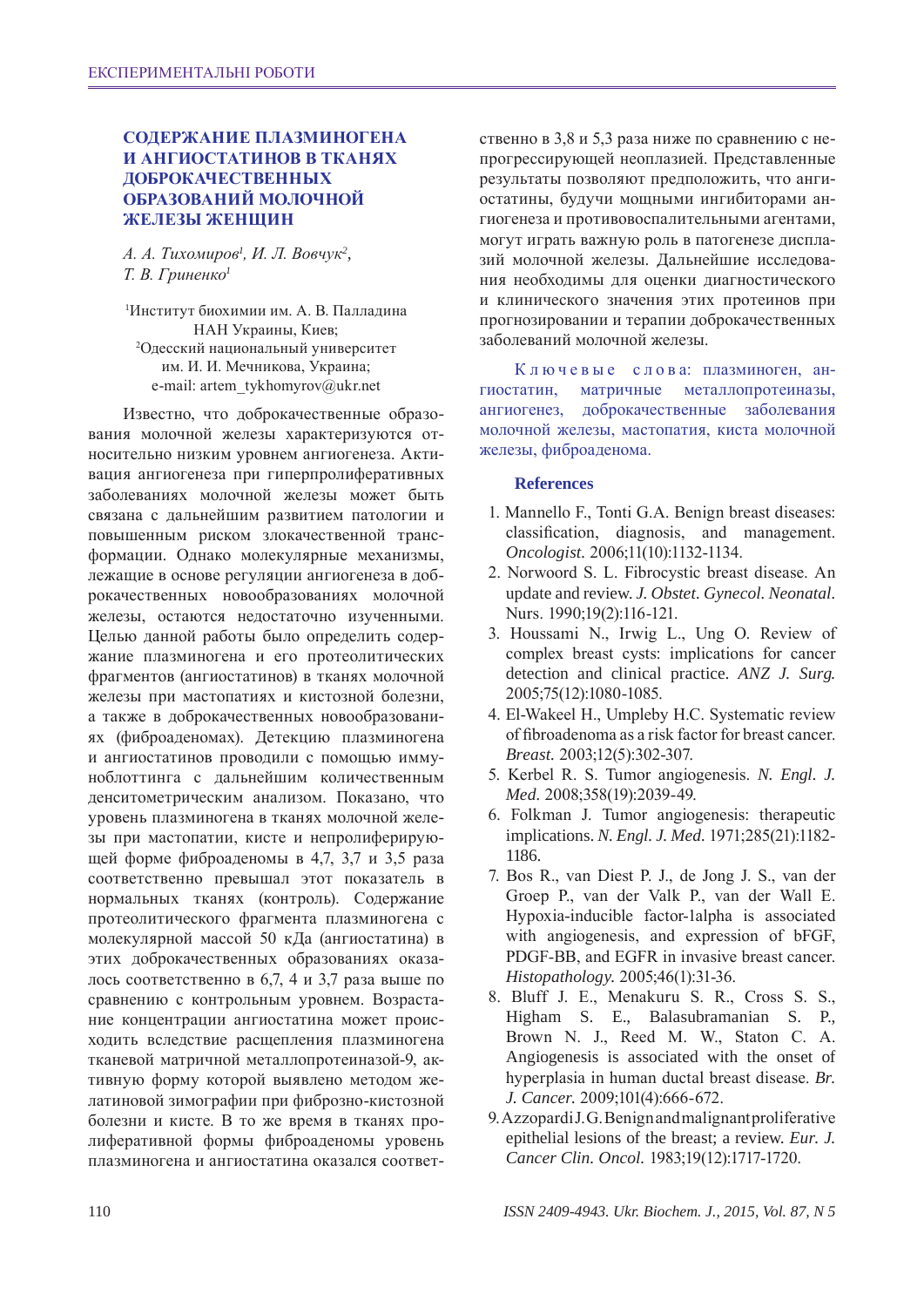- 10. Nyberg P., Xie L., Kalluri R. Endogenous inhibitors of angiogenesis. *Cancer Res.*  2005;65(10):3967-79.
- 11. O'Reilly M. S., Holmgren L., Shing Y., Chen C., Rosenthal R. A., Cao Y., Moses M., Lane W. S., Sage E. H., Folkman J. Angiostatin: a circulating endothelial cell inhibitor that suppresses angiogenesis and tumor growth. *Cold Spring Harb. Symp. Quant. Biol.* 1994;59:471-482.
- 12. Wahl M. L., Kenan D. J., Gonzalez-Gronow M., Pizzo S. V. Angiostatin's molecular mechanism: aspects of specificity and regulation elucidated. *J. Cell Biochem.* 2005;96(2):242-261.
- 13. Cho C.F., Chen P. K., Chang P. C., Wu H. L., ShiG. Y. Human plasminogen kringle 1-5 inhibits angiogenesis and induces thrombomodulin degradation in a protein kinase A-dependent manner. *J. Mol. Cell. Cardiol.* 2013;63:79-88.
- 14. Szarvas T., Jäger T., Laszlo V., Kramer G., Klingler H. C., vom Dorp F., Romics I., Ergün S., Rübben H. Circulating angiostatin, bFGF, and Tie2/TEK levels and their prognostic impact in bladder cancer. *Urology.* 2012;80(3):13-18.
- 15. Tykhomyrov A. A., Nedzvetsky V. S., Bardachenko N. I., Grinenko T. V., Kuryata O. V. Statin treatment decreases serum angiostatin levels in patients with ischemic heart disease. *Life Sci.* 2015;134:22-29.
- 16. Rosen P. P. Pathological examination of breast specimens. In: Rosen PP, ed. Breast Pathology. Philadelphia, PA: LippincottRaven; 1997:837-872.
- 17. Stoscheck C. M. Quantitation of protein. *Methods Enzymol.* 1990;182:50-68.
- 18. Tykhomyrov A. A., Yusova E. I., Diordieva S. I., Corsa V. V., Grinenko T. V. Production and characteristics of antibodies against K1-3 fragment of human plasminogen. *Biotechnologia Acta.* 2013;6(1):86-96.
- 19. La Rocca G., Pucci-Minafra I., Marrazzo A., Taormina P., Minafra S. Zymographic detection and clinical correlations of MMP-2 and MMP-9 in breast cancer sera. *Br. J. Cancer.*  2004;90(7):1414-1421.
- 20. Hanemaaijer R., Verheijen J. H., Maguire T. M., Visser H., Toet K., McDermott E., O'Higgins N., Duffy M. J. Increased gelatinase-A and gelatinase-B activities in malignant vs. benign breast tumors. *Int. J. Cancer.* 2000;86(2):204-207.
- 21. Tonini T., Rossi F., Claudio P.P. Molecular basis of angiogenesis and cancer. Oncogene. 2003;22(42):6549-6556.
- 22. Zhernosekov D. D., Iusova E. I., Grinenko T. V. Role of plasminogen/plasmin in functional activity of blood cells. *Ukr. Biokhim. Zhurn.*  2012;84(4):5-19.
- 23. Doll J. A., Soff G. A. Angiostatin. *Cancer Treat. Res.* 2005;126:175-204.
- 24. Gately S., Twardowski P., Stack M. S., Cundiff D. L., Grella D., Castellino F. J., Enghild J., Kwaan H. C., Lee F., Kramer R. A., Volpert O., Bouck N., Soff G. A. The mechanism of cancer-mediated conversion of plasminogen to the angiogenesis inhibitor angiostatin. *Proc. Natl. Acad. Sci. USA.* 1997;94(20):10868-10872.
- 25. Heissig B., Hattori K., Friedrich M., Rafii S., WerbZ. Angiogenesis: vascular remodeling of the extracellular matrix involves metalloproteinases. *Curr. Opin. Hematol.* 2003;10(2):136-141.
- 26. Xu R., Sun X., Tse L. Y., Li H., Chan P. C., Xu S., Xiao W., Kung H.F., Krissansen G. W., Fan S. T. Long-term expression of angiostatin suppresses metastatic liver cancer in mice. *Hepatology.*  2003;37(6):1451-1460.
- 27. Galaup A., Magnon C., Rouffiac V., Opolon P., Opolon D., Lassau N., Tursz T., Perricaudet M., Griscelli F. Full kringles of plasminogen (aa 1-566) mediate complete regression of human MDA-MB-231 breast tumor xenografted in nude mice. *Gene Ther.* 2005;12(10):831-842.
- 28. Mu W., Long D. A., Ouyang X., Agarwal A., Cruz P. E., Roncal C. A., Nakagawa T., Yu X., Hauswirth W. W., Johnson R. J. Angiostatin overexpression is associated with an improvement in chronic kidney injury by an anti-inflammatory mechanism. *Am. J. Physiol. Renal Physiol.* 2009;296(1):145-152.
- 29. Perri S. R., Annabi B., Galipeau J. Angiostatin inhibits monocyte/macrophage migration via disruption of actin cytoskeleton. *FASEB J.*  2007;21(14):3928-3936.
- 30. Stillfried G. E., Saunders D. N., Ranson M. Plasminogen binding and activation at the breast cancer cell surface: the integral role of urokinase activity. Breast Cancer Res. 2007;9(1):1-11.
- 31. Dudani A. K., Ben-Tchavtchavadze M., Porter S., Tackaberry E. Angiostatin and plasminogen share binding to endothelial cell surface actin. *Biochem. Cell. Biol.* 2005;83(1):28-35.